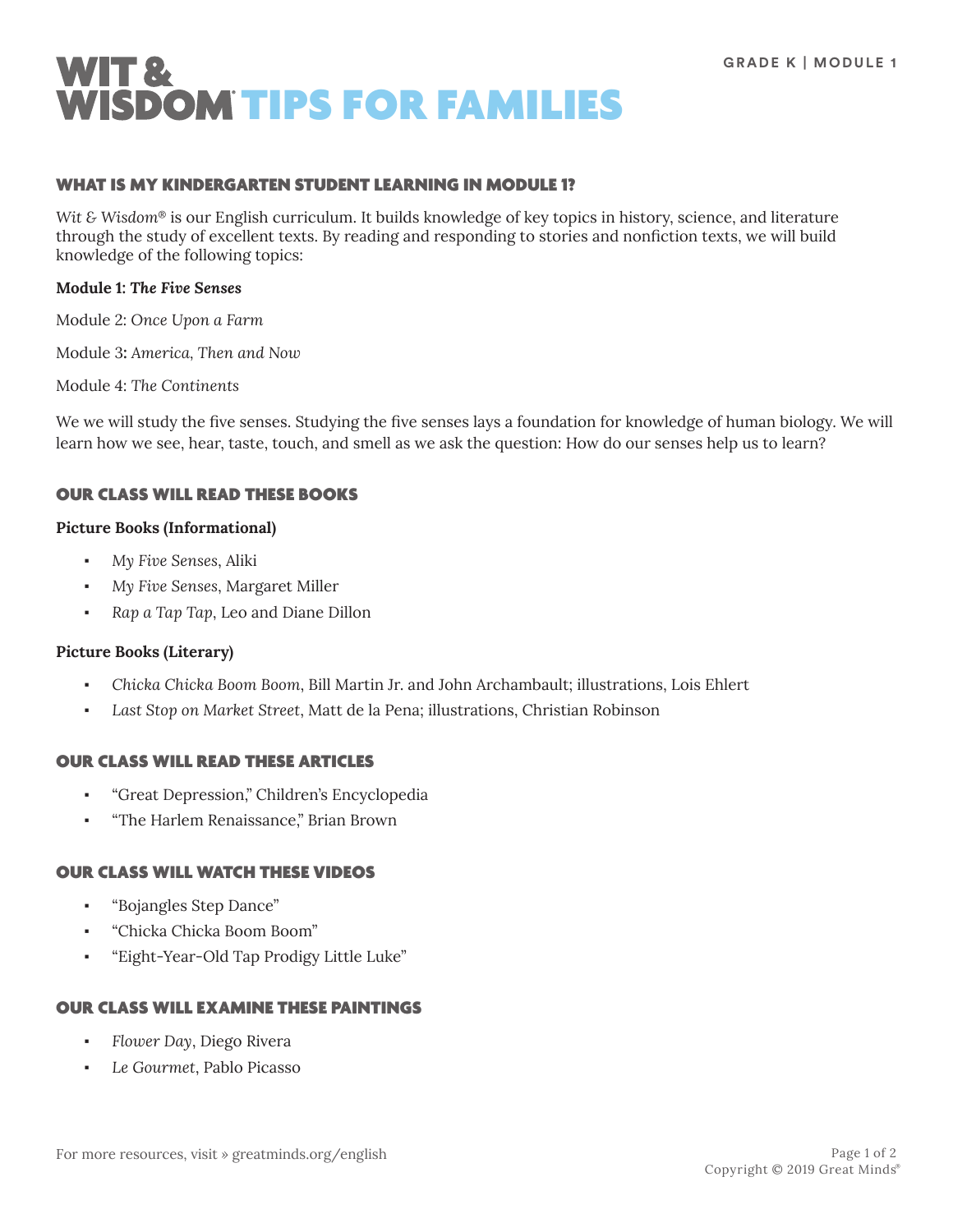### OUR CLASS WILL ASK THESE QUESTIONS

- What are our five senses?
- How do people use their senses to learn about the world?
- How does CJ use his senses to learn about the world in *Last Stop on Market Street*?
- How do our senses help us learn from *Chicka Chicka Boom Boom*?
- How do our senses help us learn from *Rap a Tap Tap*?
- How do our senses help us learn?

## QUESTIONS TO ASK AT HOME

As you read with your Kindergarten student, ask:

What do you notice and wonder?

## BOOKS TO READ AT HOME

- *Rain,* Manya Stojic
- *Brown Bear, Brown Bear, What Do You See?* Bill Martin Jr.
- *The Listening Walk,* Paul Showers
- The Snowy Day, Ezra Jack Keats
- *Ada Twist, Scientist,* Andrea Beaty
- *Hello Ocean,* Pam Muñoz Ryan
- Owl Moon, Jane Yolen
- *Polar Bear, Polar Bear, What Do You Hear?* Bill Martin Jr*.*
- *An Eye for Color: The Story of Josef Albers,* Natasha Wing
- *Drum Dream Girl,* Margarita Engle
- Little Fur Family, Margaret Wise Brown
- *Geraldine, the Music Mouse,* Leo Lionni
- *No One Saw,* Bob Raczka
- *Every Second Something Happens: Poems for the Mind and Senses,* Christine San José
- *A Color of His Own,* Leo Lionni

## PLACES YOU CAN VISIT TO TALK ABOUT THE FIVE SENSES

Visit an art museum or art exhibit together. Take time to look at the art and ask:

- What are you wondering about the five senses after looking at this art?
- What do you notice?
- What's happening in this work of art?
- How do people use their senses to learn about the world?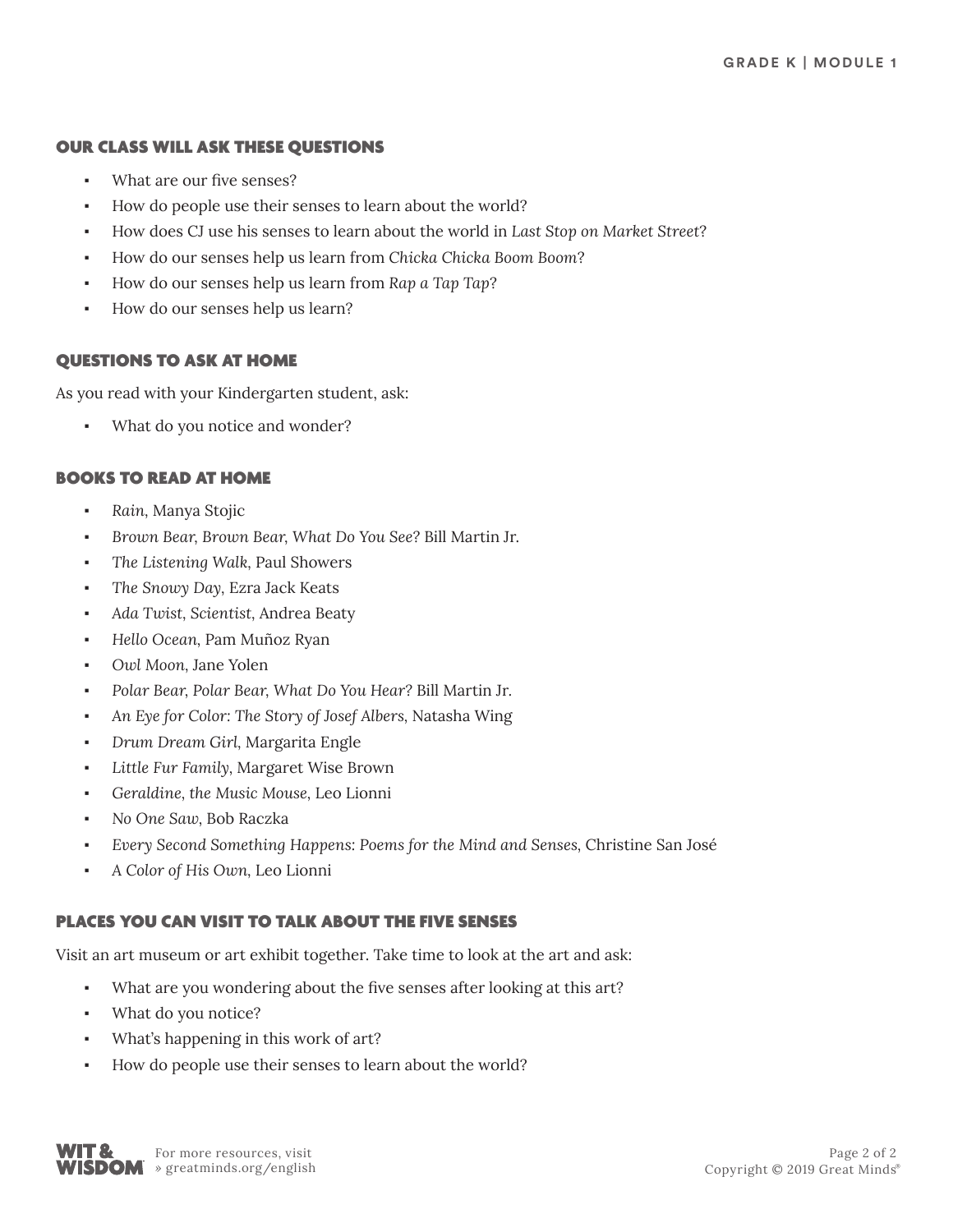

#### WHAT IS MY KINDERGARTEN STUDENT LEARNING IN MODULE 2?

*Wit & Wisdom*® is our English curriculum. It builds knowledge of key topics in history, science, and literature through the study of excellent texts. By reading and responding to stories and nonfiction texts, we will build knowledge of the following topics:

Module 1: *The Five Senses*

#### **Module 2:** *Once Upon a Farm*

Module 3: *America, Then and Now*

Module 4: *The Continents*

We will study life on the farm. As we explore the familiar and vibrant farm, we ask the question: What makes a great story?

#### OUR CLASS WILL READ THESE BOOKS

#### **Picture Books (Informational)**

- The Year at Maple Hill Farm, Alice and Martin Provensen
- *Farm Animals*, Wade Cooper

#### **Picture Books (Literary)**

- The Little Red Hen, Jerry Pinkney
- The Three Billy Goats Gruff, Paul Galdone
- *Three Little Pigs,* Raina Moore; illustrations, Thea Kliros

### OUR CLASS WILL EXAMINE THESE PAINTINGS

- *American Gothic*, Grant Wood
- *The Cornell Farm*, Edward Hicks

#### OUR CLASS WILL ASK THESE QUESTIONS

- What is true about real farm animals?
- How do authors create settings?
- How do authors create characters?
- How do authors create problems and resolutions?
- How do authors sequence events?
- What makes a good story?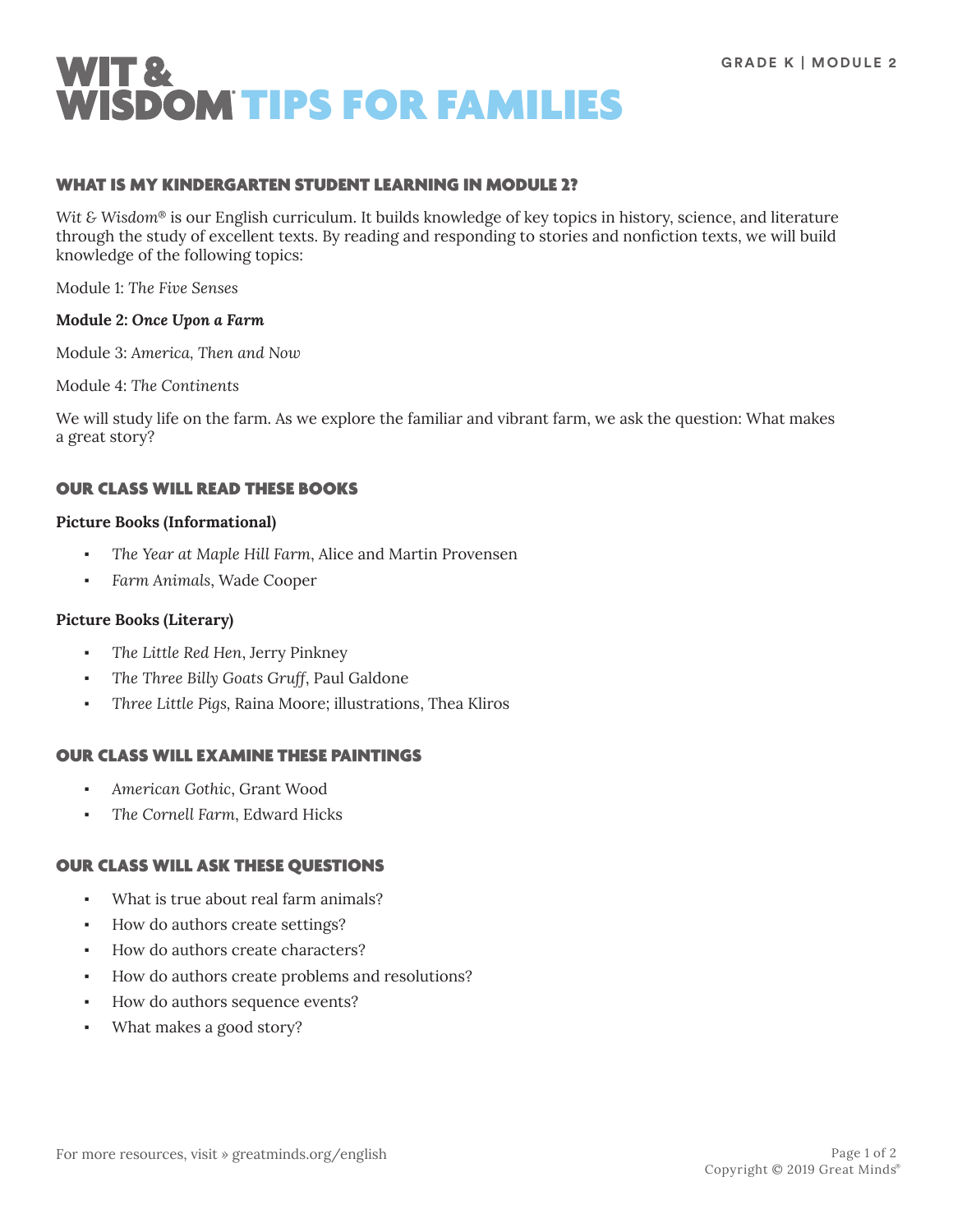## QUESTIONS TO ASK AT HOME

As you read with your Kindergarten student, ask:

- What's happening?
- What does a closer look at words and illustrations reveal about this text's deeper meaning?

## BOOKS TO READ AT HOME

- *On the Farm*, David Elliott
- *Giggle, Giggle, Quack*, Doreen Cronin
- The Little Red Hen, Paul Galdone
- *The Three Little Pigs*, James Marshall
- *Farm*, Elisha Cooper
- Big Red Barn, Margaret Wise Brown
- *Grant and Tillie Go Walking*, Monica Kulling
- The Tale of Jemima Puddle-Duck, Beatrix Potter
- Seed, Soil, Sun: Earth's Recipe for Food, Cris Peterson
- The Little Red Hen, Diane Muldrow
- *Color Farm*, Lois Ehlert
- *On the Farm, At the Market*, G. Brian Karas
- *Fantastic Farm Machines*, Cris Peterson

# PLACES YOU CAN VISIT TO TALK ABOUT THE FARM

Visit a zoo or local farm together. Ask:

- What do you notice and wonder about the animals?
- How is life on this farm different from or similar to our lives?
- Why do you think so many people tell stories set on the farm?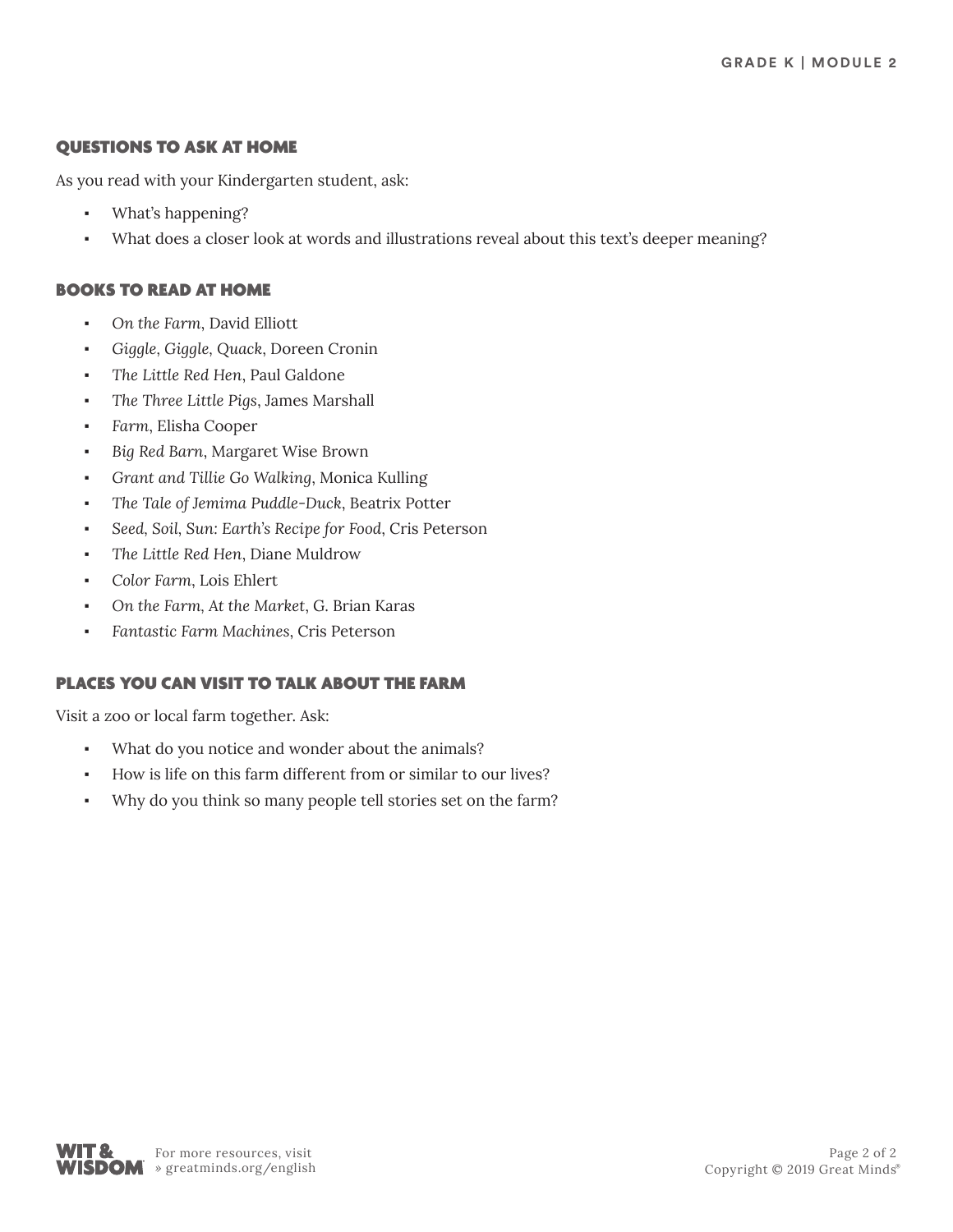

#### WHAT IS MY KINDERGARTEN STUDENT LEARNING IN MODULE 3?

*Wit & Wisdom*® is our English curriculum. It builds knowledge of key topics in history, science, and literature through the study of excellent texts. By reading and responding to stories and nonfiction texts, we will build knowledge of the following topics:

Module 1: *The Five Senses*

Module 2: *Once Upon a Farm*

#### **Module 3:** *America, Then and Now*

Module 4: *The Continents*

In Module 3, we will study how certain aspects of American life have changed over time. As we explore the past and the present, we ask the question: How has life in America changed over time?

### OUR CLASS WILL READ THESE BOOKS

#### **Picture Books (Informational)**

- *When I Was Young in the Mountains*, Cynthia Rylant
- Home Then and Now, Robin Nelson
- School Then and Now, Robin Nelson
- *Transportation Then and Now*, Robin Nelson
- *Communication Then and Now*, Robin Nelson
- *Now & Ben: The Modern Inventions of Benjamin Franklin*, Gene Baretta

#### **Picture Books (Literary)**

The Little House, Virginia Lee Burton

#### **Poem**

"Now We Are Six," A.A. Milne

### OUR CLASS WILL EXAMINE THIS PAINTING

Washington Crossing the Delaware, Emanuel Leutze

### OUR CLASS WILL LISTEN TO THESE SONGS

- "Engine on the Track," *Gayle's Preschool Rainbow*
- "You're a Grand Old Flag," George M. Cohan
- "This Land Is Your Land," Woody Guthrie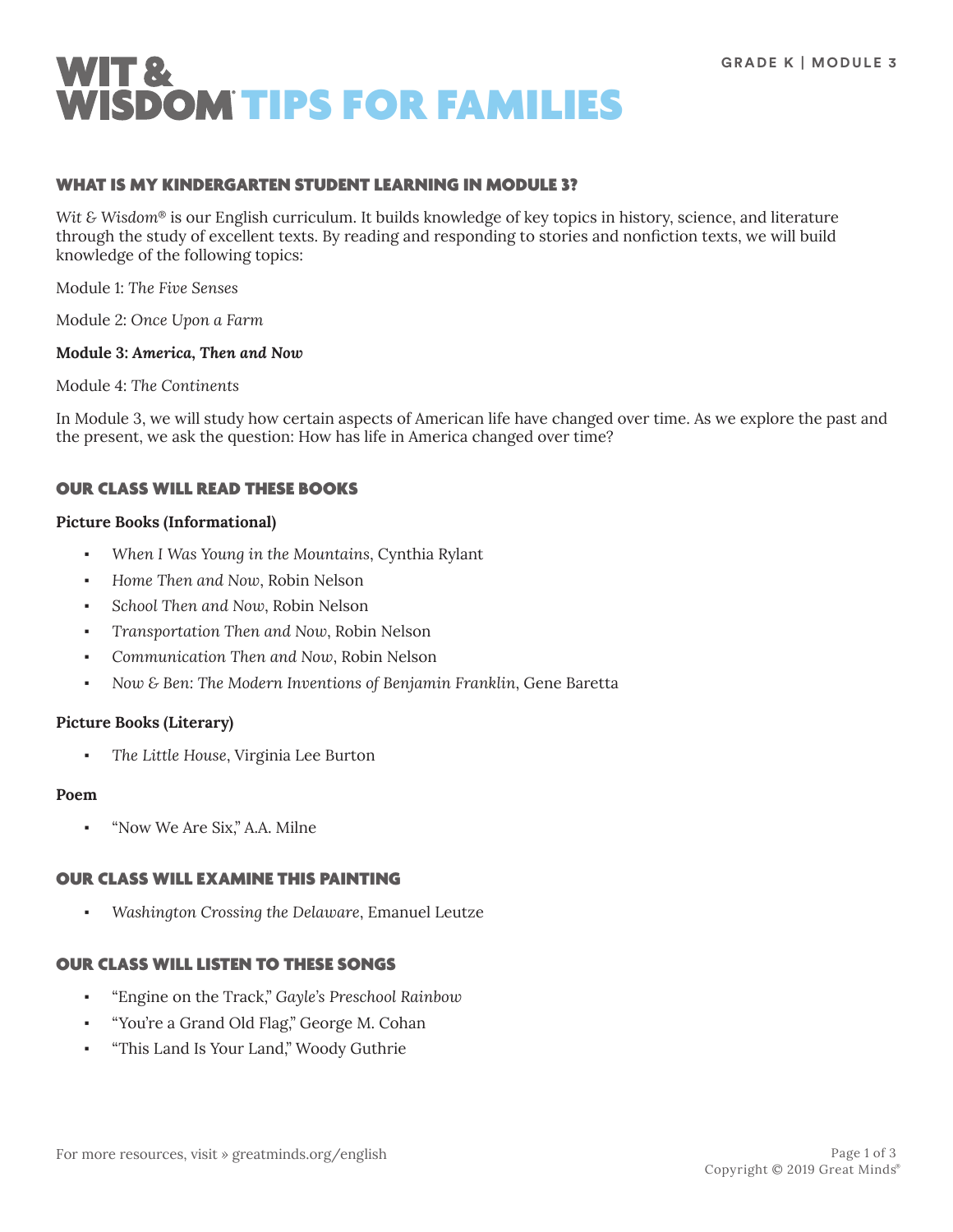#### OUR CLASS WILL WATCH THIS VIDEO

▪ "Sounds of a Glass Armonica," *Toronto Star*

#### OUR CLASS WILL VIEW THIS WEBSITE

▪ "Betsy Ross and the American Flag: Flag Picture Gallery," Independence Hall Association

### OUR CLASS WILL VIEW THESE PHOTOGRAPHS

- *Old Hand Water Pump*, Judson McCranie
- Photographs from the article "Then & Now: The Stunning Speed of Urban Development," S.A. Rogers

#### OUR CLASS WILL ASK THESE QUESTIONS

- How was Cynthia Rylant's life different from your life?
- How has life at home and at school changed in America?
- What changes does the Little House see in her neighborhood?
- How have communication and transportation changed in America?
- How did Benjamin Franklin's inventions make life in America easier?

### QUESTIONS TO ASK AT HOME

As you read with your Kindergarten student, ask:

What is the essential meaning of, or most important message in, this book?

### BOOKS TO READ AT HOME

- *Here Come the Girl Scouts! The Amazing All-True Story of Juliette "Daisy" Gordon Low and Her Great Adventure*, Shana Corey
- *I Have a Dream*, Dr. Martin Luther King Jr. and Kadir Nelson
- *Edward Hopper Paints His World*, Robert Burleigh
- If You Lived in Colonial Times, Ann McGovern
- *Benjamin Franklin*, Wil Mara
- *The House That George Built*, Suzanne Slade
- *Electric Ben: The Amazing Life and Times of Benjamin Franklin*, Robert Byrd
- The White House, Lisa M. Herrington
- The American Flag, Lisa M. Herrington
- The Secret Subway, Shana Corey
- When Washington Crossed the Delaware: A Wintertime Story for Young Patriots, Lynne Cheney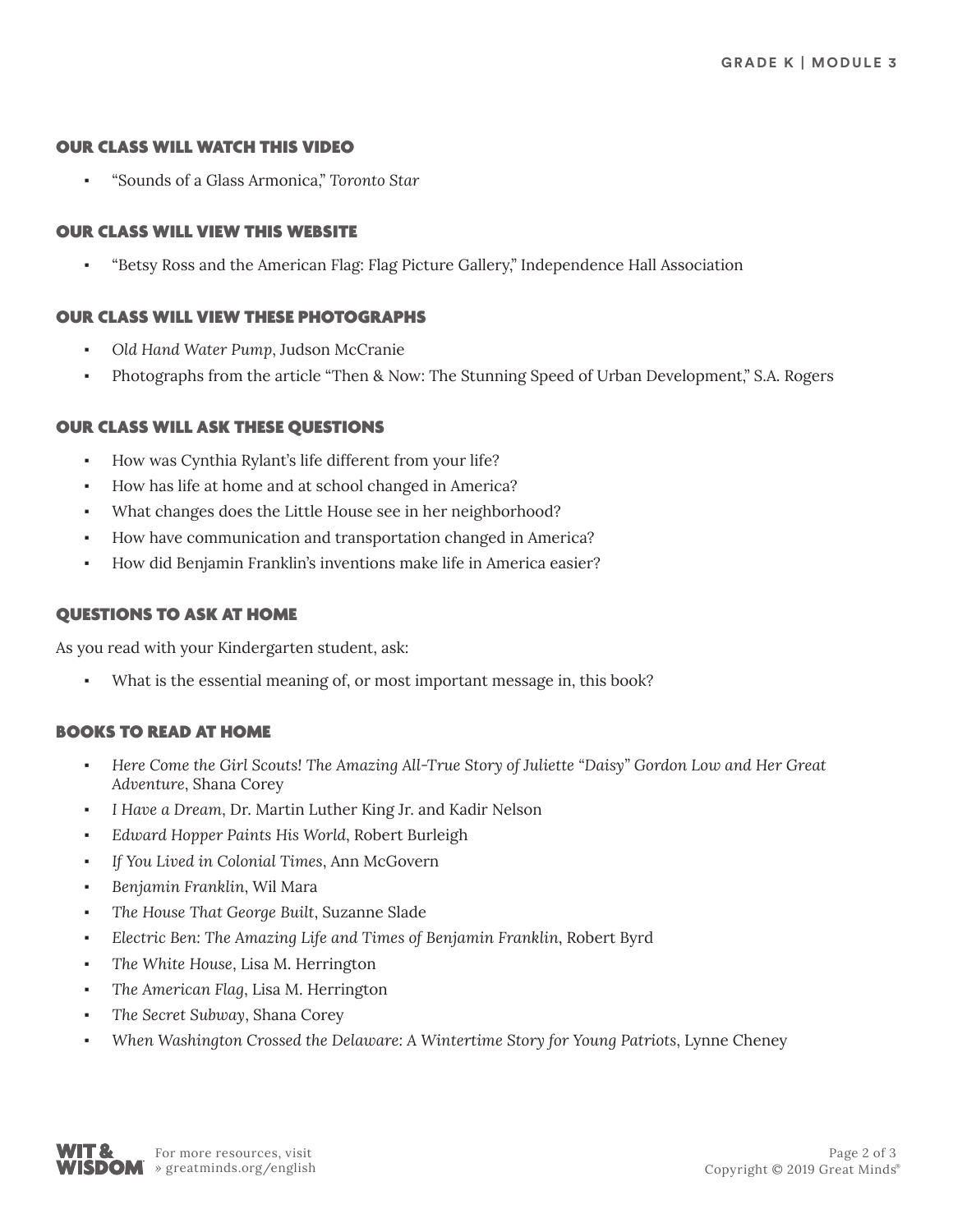- *Mr. Ferris and His Wheel*, Kathryn Gibbs Davis
- Maybelle the Cable Car, Virginia Lee Burton
- *This Is New York*, Miroslav Sasek
- *This Is Washington, D.C.*, Miroslav Sasek
- *Brick by Brick*, Charles R. Smith Jr.

## PLACES YOU CAN VISIT TO TALK ABOUT AMERICA, PAST AND PRESENT

Visit a larger city or historic site together. Ask:

- What do you notice and wonder about the buildings and setting?
- How is life in this city different from or similar to our lives?
- Imagine visiting this place long ago. What might look different in the past? What has changed over time? What has stayed the same?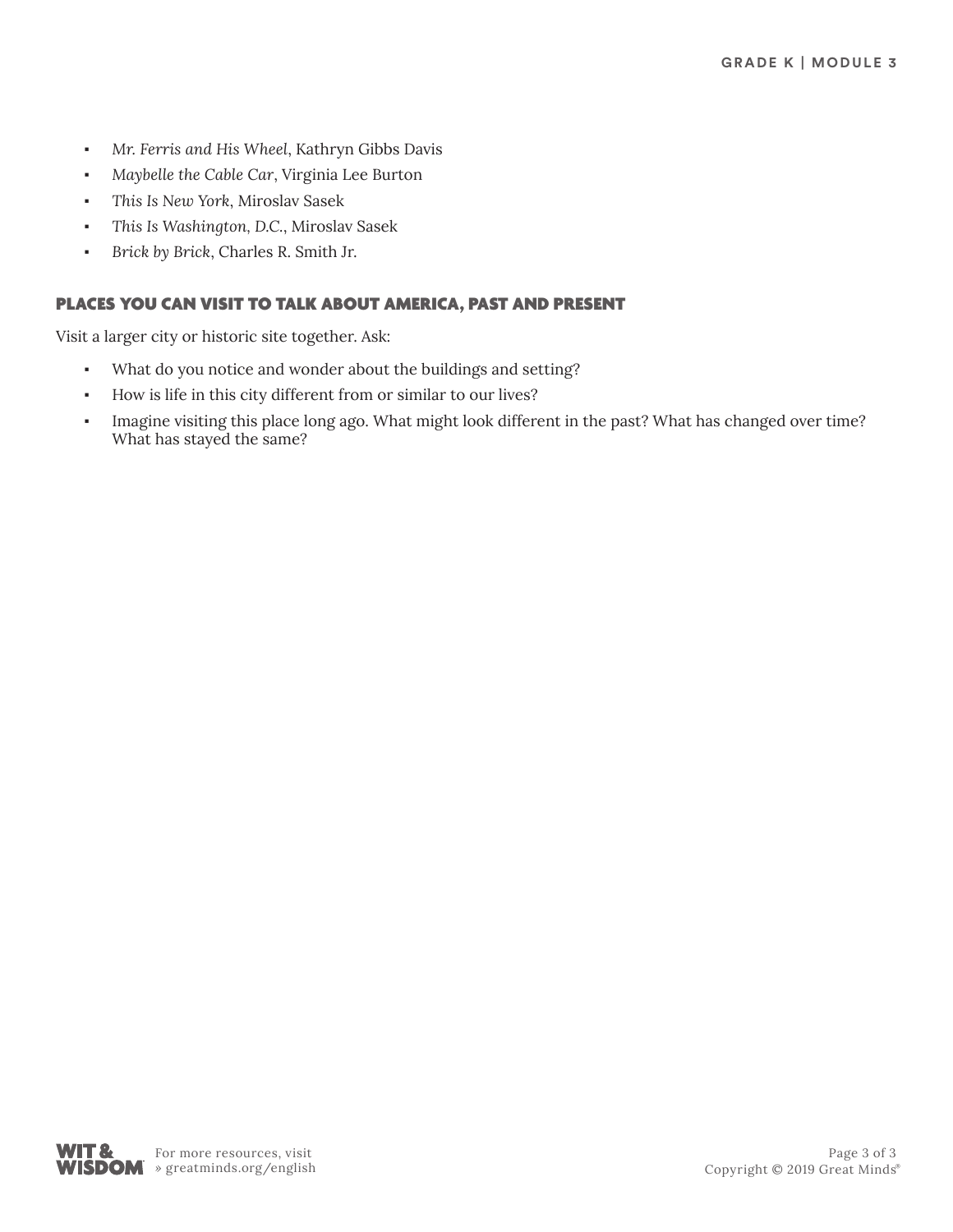

### WHAT IS MY KINDERGARTEN STUDENT LEARNING IN MODULE 4?

*Wit & Wisdom*® is our English curriculum. It builds knowledge of key topics in history, science, and literature through the study of excellent texts. By reading and responding to stories and nonfiction texts, we will build knowledge of the following topics:

Module 1: *The Five Senses*

Module 2: *Once Upon a Farm*

Module 3: *America, Then and Now*

## **Module 4:** *The Continents*

In Module 4, we will study characteristics of the seven continents to learn more about the world and understand the similarities and differences among the continents. As we explore each continent, we ask the question: What makes the world fascinating?

### OUR CLASS WILL READ THESE BOOKS

#### **Picture Books (Informational)**

- *Africa*, Rebecca Hirsch
- *Antarctica*, Rebecca Hirsch
- Asia, Rebecca Hirsch
- *Australia*, Rebecca Hirsch
- *Europe*, Rebecca Hirsch
- Introducing North America, Chris Oxlade
- South America, Rebecca Hirsch
- *World Atlas*, Nick Crane

### **Picture Books (Literary)**

- *Moon Rope*, Lois Ehlert
- The Story of Ferdinand, Munro Leaf
- *Why Mosquitoes Buzz in People's Ears: A West African Tale*, Verna Aardema

### OUR CLASS WILL READ THIS ARTICLE

▪ "5 Reasons Why Animal Moms Are Awesome," April Capochino Myers

### OUR CLASS WILL EXAMINE THIS PAINTING

▪ *Carta Marina*, Olaus Magnus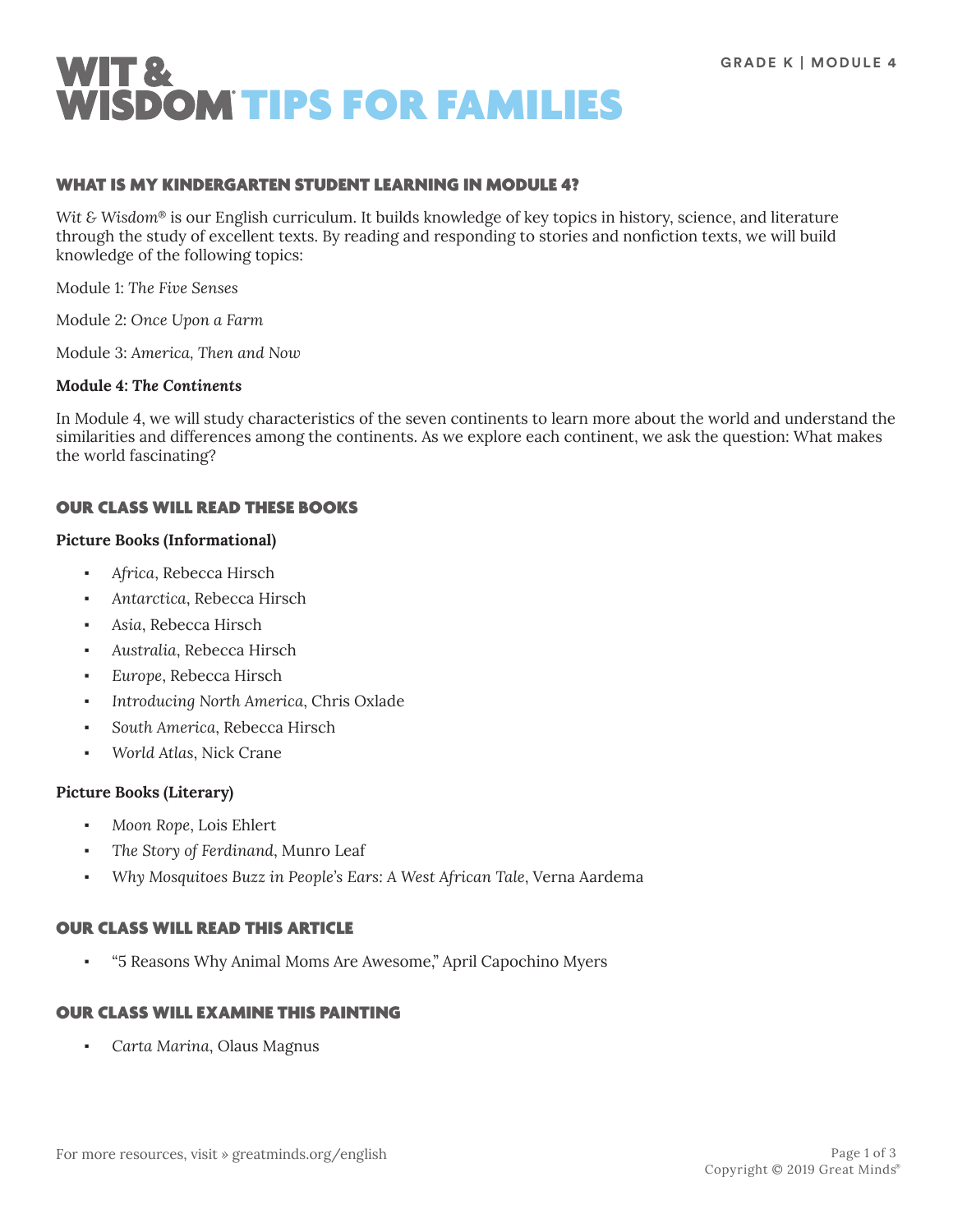### OUR CLASS WILL VISIT THIS WEBPAGE

▪ "Americas—Fact Files," *Go Wild*

## OUR CLASS WILL READ THIS POEM

▪ "Lions Roar," *CanTeach*

## OUR CLASS WILL LISTEN TO THESE SONGS

- "Penguin Song," *Preschool Education*
- "*Where in the World Is Carmen Sandiego?*" Smithsonian Folkways

### OUR CLASS WILL WATCH THESE VIDEOS

- "Antarctic Sights and Sounds," James Napoli
- "Burkina Faso: Music," *Our Africa*
- "Explore Views of the Burj Khalifa with Google Maps," Google Maps
- "The Seven Continents Song," Silly School Songs
- "Storm-Proofing the World's Biggest Mud Building," BBC Earth
- "Traditional Chinese Dance—'Flowers Contend in Beauty' by Li Qian, Lin Chen…"

### OUR CLASS WILL VIEW THESE PHOTOGRAPHS

- Earth from Space, Stöckli, Reto, et al.
- "Patterns of Chinchero," *Descendants of the Incas*

### OUR CLASS WILL ASK THESE QUESTIONS

- What interesting things can people do in Europe and Asia?
- What interesting natural features can people see in Africa and Antarctica?
- How can a story transport you to a different place?
- What amazing animals can people see in South America and Australia?
- Why might people want to visit North America?

## QUESTIONS TO ASK AT HOME

As you read with your Kindergarten student, ask:

How does this text build your knowledge of the continents? Share what you know about the continents.